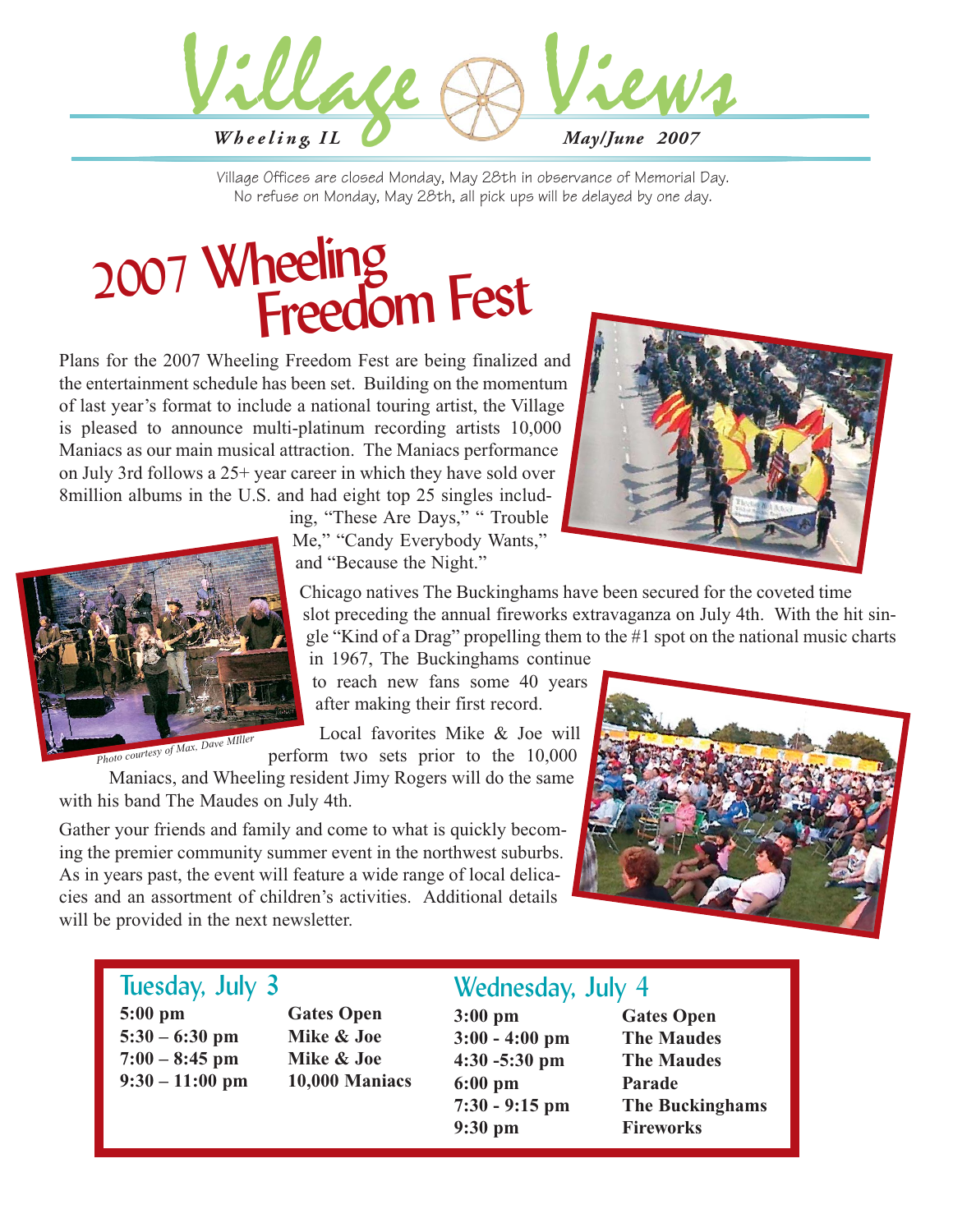# **The Cicadas Are Coming**

Illinoisans can expect visitors this spring, the 17-year cicadas. Also known as Periodical or Dog-Day Cicadas, these cyclical creatures (which are only found in North America) will be emerging from the ground in May and June. The adults are usually about 1.5 inches long and have black bodies and in most cases, striking red eyes.

James Schuster, U of I Extension horticulture editor, states that "Cicadas are sometimes mistakenly called locusts. In actuality, they are not related to locusts. Locusts are grasshoppers. The male cicadas 'sing' during the day to attract females".

In early summer, the female periodical cicada lays several hundred eggs in small slits in the bark of a branch. Each slit receives 10 to 12 eggs that hatch in about six weeks, these slits may cause wilting and eventual breaking of the twigs. This is natural pruning and does not cause long-term harm to established trees.



During the nymph stage, the cicadas fall to the ground. They soon burrow down into the soil using their forelegs as shovels. The cicada nymphs then spend most of their life underground feeding on the tree root sap. They continue to grow, periodically shedding their exoskeleton, until they reach maturity. This part of the life cycle takes 13 to 17 years depending on the species.

The adult stage begins in late May or June and the nymph digs its way to the surface at night. Adult periodical cicadas typically live two to six weeks.

The northern Illinois brood, which will emerge in late May 2007, has a reputation for the largest emergence of cicadas known anywhere. There can be as many as 1 fi million cicadas per acre!

As cicadas can inflict some minor damage to trees in the egg-laying process, homeowners are sometimes concerned about controlling the insects. "The damage done to an established tree by the cicadas is not significant enough to justify trying to control the insect," said Schuster. "Let nature take its course." However, if homeowners are concerned about planting new trees this spring because of possible damage due to the cicadas, they can delay planting until the fall.

And "yes, periodical cicadas are edible," said Schuster. Native Americans utilized them in their diet, and in 1990 several college students were filmed eating them. They reported they tasted like almonds."



By Village Ordinance, all watering of lawns, flowers, trees and other landscaping is prohibited everyday from noon to 6 pm, May 15th thru September 15th. Violators are subject to fine. Thank you for your cooperation.

Winter's freeze is almost over, and many people are thinking of green grass and the smell of the warm air. Along with spring, comes yard work. This year, take some steps to protect our rivers, streams and lakes.

-Dispose of grass clippings, leaves, and other yard waste. These can cause problems when they wash into the lakes by decomposing and robbing oxygen from fish and other aquatic life.

-Seed bare soil and cover it to prevent erosion. Erosion fills the lakes with unnecessary sediment.

-Use Fertilizers and Pesticides sparingly. Applying too much, or at the wrong time, threatens water quality and wastes your money. It only takes a moderate amount of rain to wash improperly applied fertilizer into the storm water drain. Apply fertilizer in late May.

Some other things to remember this spring are. -Keep storm drains clear of debris for the spring rains.

-Sweep up left over salt from your driveway and walks.

Remember, dumping oil and other materials into the storm and sanitary drains is illegal.

To learn more or report illegal discharges to our storm drain system. Contact: Public Works or the Police Non-Emergency.

*2 ~ www.vi.wheeling.il.us ~ 2*

**Public Works** 847-229-4600 7:00A.M-3:30P.M

**Police Non-Emergency** 847-459-2632 After Hours and Weekends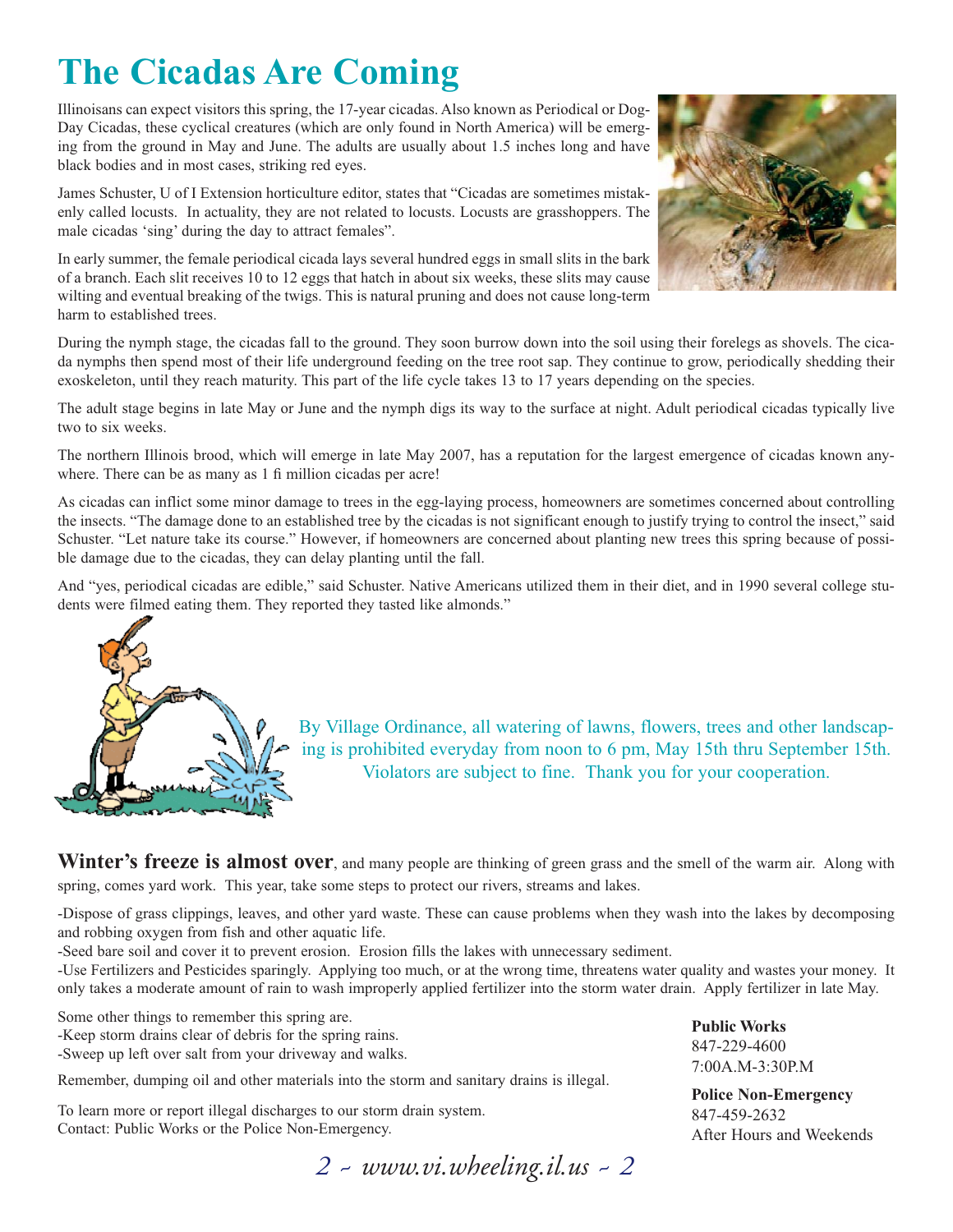*Village of Wheeling* BICYCLE RODEO *Hosted by the Wheeling Police Department*

### Saturday, May 19th 10 am - 2 pm FREE!!!

**Wheeling Park District** 

Aquatic Center Parking Lot - 327 W. Dundee Rd. **Ages: Kindergarten - 8th Grade**

> **Learn or enhance bicycle**  Fun, Safety, & Awareness**!**

Children's bicycles will be registered, safety inspected, and their helmet (REQUIRED) will be checked for proper fit. Children will receive instruction in bicycle safety prior to testing their skills on the course. Riders will receive awards for a good job and then enjoy a hotdog/chips/soda lunch. Child Fingerprinting will also be available. *Rain Date: May 26th*

> *For more information contact* Officer John Abbio #143 Crime Prevention Unit at 847-459-2679 or jabbio@vi.wheeling.il.us

### **"National Missing Children's Day"**

May 25, 2007 is National Missing Children's Day. In 1983 President Ronald Reagan declared May 25 to be "National Missing Children's Day" and each Administration since has honored this annual reminder to make child protection a national priority.

This year, on behalf of the U.S. Department of Justice Office of Community Oriented Policing Services and in partnership with the National Center for Missing & Exploited Children are introducing a new children's preventive safety campaign. The Take 25 campaign encourages law enforcement, parents and educators to take 25 minutes to talk to children about ways to be safer and to promote ongoing dialogue with children safety concerns.

### **You've been a victim of an accident and are unable to respond to emergency workers questions about whom they should contact on your behalf. How will they know who to call?**

A popular method of increasing the likelihood that emergency responders will contact the appropriate person is to make an entry into your cell phone phonebook, entitled ICE. ICE stands for In Case of Emergency. Simply put, you decide who your emergency contact is, input that number into your phonebook and name it ICE. Second or third contacts should be named ICE2, ICE3, etc. That way, trained personnel can check the phonebook and call your designated contact person.

While Wheeling Police Officers and Firefighters are being trained to be aware of this practice, Village of Wheeling Crime Prevention Officer Scott Laverd adds: "ICE entries into cell phones should be used in conjunction with more standard forms of Identification. Although we are aware that citizens may make ICE entries in their phones, there may be some pitfalls. As cell phones become more complicated, the phone directories may not be easily accessible. In addition, cell phone keypads can be locked, the batteries can be dead, or the phone may be lost or damaged in the tragedy. Therefore, we urge all Wheeling residents, to keep emergency contact information in their wallets and purses as well, next to their Driver's License so it is easy to find."

Please encourage family and friends to make an ICE entry into their phonebooks, but not at the expense of traditional methods of written emergency contact information. Residents are encouraged to contact Officer Laverd at 847- 459-2994 with any questions.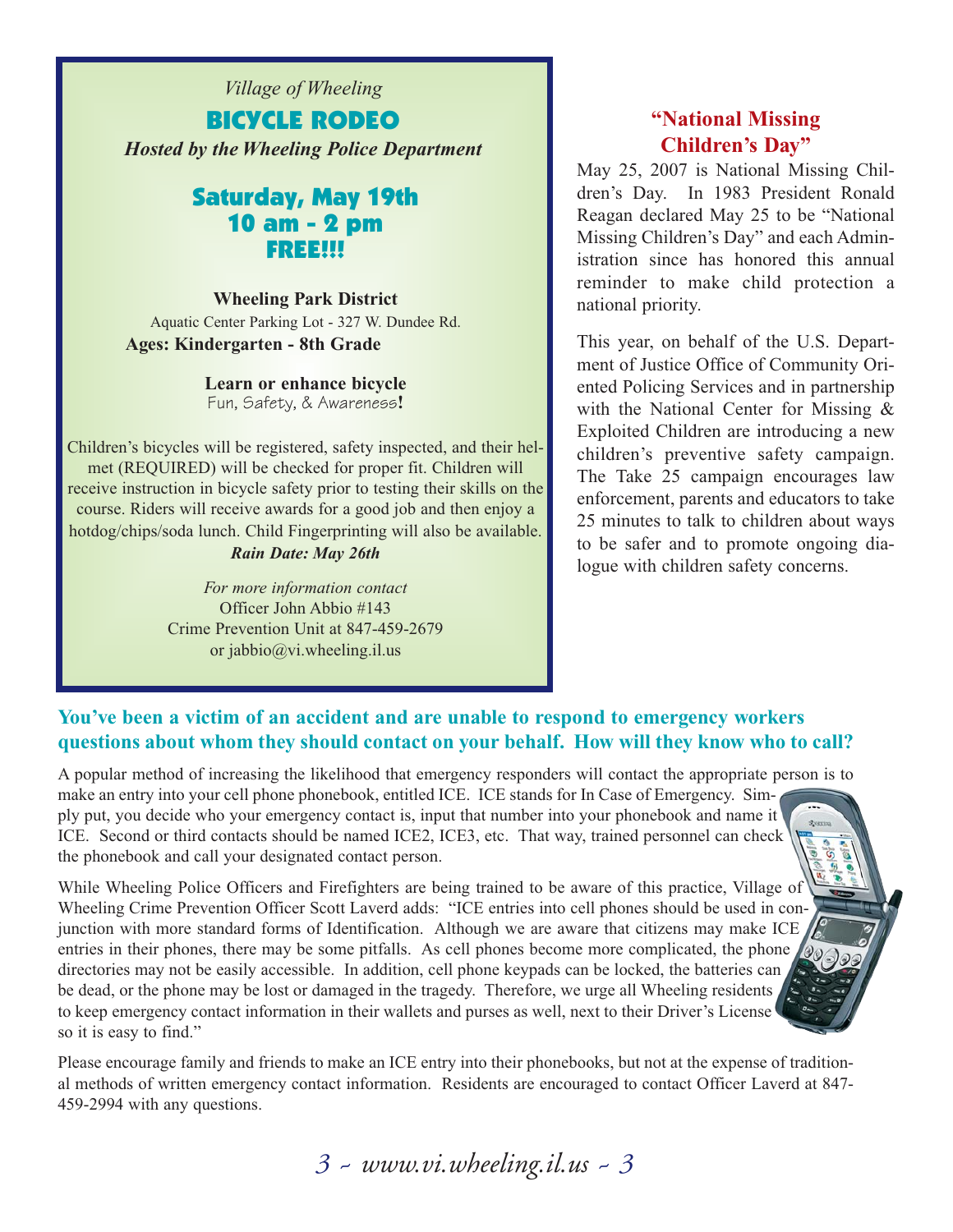### **Tapping Team Takes 4th Place at State**

On March 14, our newly formed Public Works Utility Division tapping team took 4th place in the State Championship Water Main Tapping Competition held in Springfield, Illinois. With a debut time of 2:10, they were the talk of the competition. Congratulations Guys!!



Team members from left to right are: Steve Kraus, Isaac Santos, Joe Marsillo, and Jeff Wolfgram.

## **Wheeling Adds New Bus Line to Serve Milwaukee Avenue**



The Village is served by a number of PACE routes. This includes Routes 221, 234, and 272. The newest Route 272 provides service between regional shopping centers in Vernon Hills and Niles. It provides access to many commercial establishments in Wheeling along or close to Milwaukee Avenue and allows transfers to other routes at various locations. Take the time to get copies of the schedule at the Village Hall or log onto www.pacebus.com.

In addition, The Village is currently studying expanded bus service in the community in conjunction with PACE. New Service is contemplated to serve both the residential areas and commercial areas at various times throughout the day. PACE would provide two small buses to the Village who would operate them along various routes that would connect with existing PACE routes and the METRA train schedule. The routes have not been solidified at this time. It is anticipated that the new service would be inaugurated in the autumn of 2007. The Wheeling Board of Trustees has endorsed this project along with a new initiative to install bus shelters at various locations along existing and new routes.

Any comments or suggestions should be directed to the Assistant Village Manager, Jon Sfondilis, jsfondilis@vi.wheeling.il.us.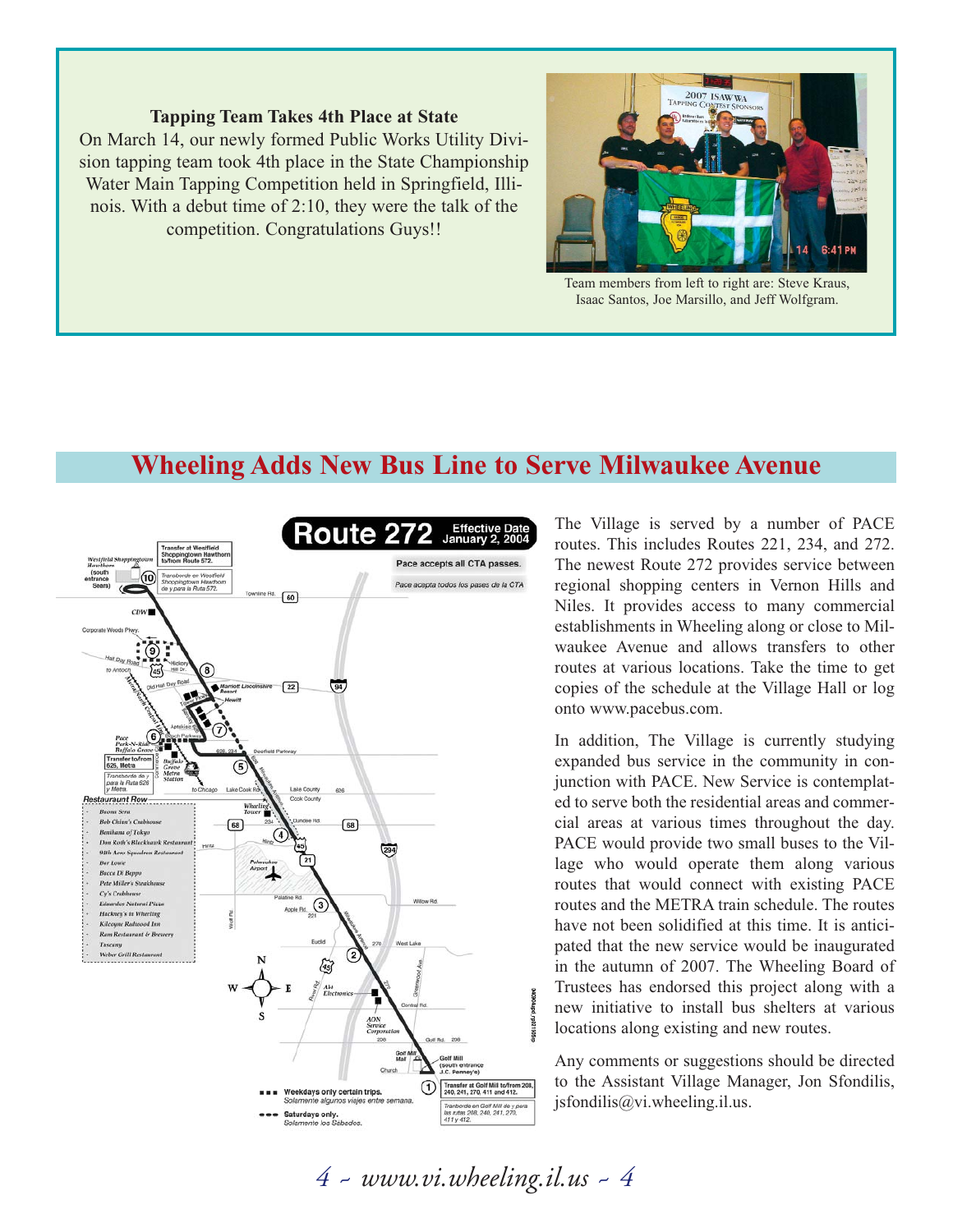

### Pavilion Senior Center \* 199 N. First St. \* 847-459-2670

*The Pavilion Senior Center in Wheeling announces the following programs to be offered to area senior citizens. Anyone 55-years or older is welcome to join the activities or volunteer services to assist or share talents with others.*

#### **LUNCH & ENTERTAINMENT**

Our hosts, the Summit Square Retirement Residence, invite us to enjoy a delicious three-course luncheon and view their facilities. We'll be treated to music by historian Jack Diamond, who will trace the career, and play the music of Frank Sinatra, crooner, pop and jazz singer. Trip departs from the Pavilion Senior Center. This takes place on Friday, May 11th from 11am-3pm. Code: 3818 and Fee \$5.

#### **SENIOR CELEBRATION DAY**

The 18th Annual Senior Celebration Day will be held at Randhurst Shopping Center, Wednesday, May 16th, 9:00am-3:30pm. This celebration is planned to thank seniors for their many contributions to our communities. Exhibitor booths, live entertainment, free health screenings, and demonstrations of activities, State ID card and free goodies provide opportunities to learn what's available for older adults. Volunteers are needed to work in the Pavilion Senior Center's booth. Please phone the center @ 847-459-2670.

#### **RULES OF THE ROAD**

Wednesday, May 16th, 9:30am-11:30am, the Pavilion Center in cooperation with the Illinois Department of Senior and Community Services is offering the "Rules of the Road" Review course. It is a driver refresher course to help seniors keep their driver's licenses valid. There is no fee, but pre-registration is necessary.

#### **PAVILION SUPER SENIOR CELEBRATION**

Each year the Pavilion Senior Center members vote for the most active, cooperative volunteer who is selected as the "Super Senior" of the year. In honor of this volunteer a special event is planned with a luncheon and entertainment on Thursday, May 17th from 12 noon-2:30pm. The "Mello Tones", sponsored by Greg Simitz, will provide music from the 20's thru the 50's. Market Square will cater the delicious luncheon. All seniors are invited to attend this festive affair. Cost: \$9.00/member and \$14.00/non-member. Reservations are requested. Plan to attend with friends as you reserve your table.

#### **DELAVAN, WISCONSIN**

Step into Animal Gardens and you'll think you've arrived in the Land of Oz. Surrounded by lovely gardens, colorful fantasy houses are filled with amazing animals, both familiar and exotic. Performances by some of Mother Nature's most interesting creatures, such as the amazing Macaws, will delight all. Sit comfortable in the wagon and take a picturesque, narrated tour of the Arabian Horse Farm through woods and meadows. Enter the new Dancing Horse Theater Arena and be visually transported to an extraordinary place. Enjoy a country pig roast buffet and all the tasty side dishes. Dessert is your choice of Lana's famous pineapple cake or Apple Pied Delight. The grand finale of the trip includes a Vegas style show where people, horses, lights and fountains of water dance in a kaleidoscope. The day is Thursday, May 17th from 9:30am-3:30pm. Fee: \$75. Code:3824 Bus departs from and returns to CRC.

#### **LIFELINE SCREENING**

Saturday, June 16th – 8:30am-5:00pm, the Pavilion Senior Center is hosting a preventative health screening for the community. Life Line Screening will be offering ultrasound screenings for the prevention of stroke, vascular disease, and osteoporosis. This includes an ultrasound of the carotid arteries in the neck to determine if you are at risk for stroke. Screening of the leg arteries checks for peripheral arterial disease, which is linked to heart disease. A third test is performed for aneurysms in the aorta of the abdomen. Life Line also offers a bone density screening to test for early detection of osteoporosis. All results are reviewed by a board certified vascular surgeon and sent back to you with all the information you need to take to your own personal physician. Each screening takes approximately 10 minutes. The non-invasive, package (3 tests) is just \$109, and the complete Wellness Package (all 4 tests) is only \$129. PRE-REGISTRATION IS REQUIRED. Appointment times fill quickly, so please call Life Line Screening at 1-800-324- 1851 for your appointment.

#### **50+ YEAR ANNIVERSARY CELEBRATION**

5Oth plus (Golden Anniversary) Celebrants. If you have been united in marriage during 1957 or earlier, you are eligible for an invitation to our fifth annual party to be held for couples June 28th, 11:30am-3:00pm. A special day is planned with photos, catered luncheon and entertainment extraordinaire. Edizon Dayao, our one-man band, and popular entertainer will be featured for dance and songs. Family, friends and neighbors may submit names of couples to Lucille Kozanecki, 847-459-2670 as soon as possible to receive an invitation.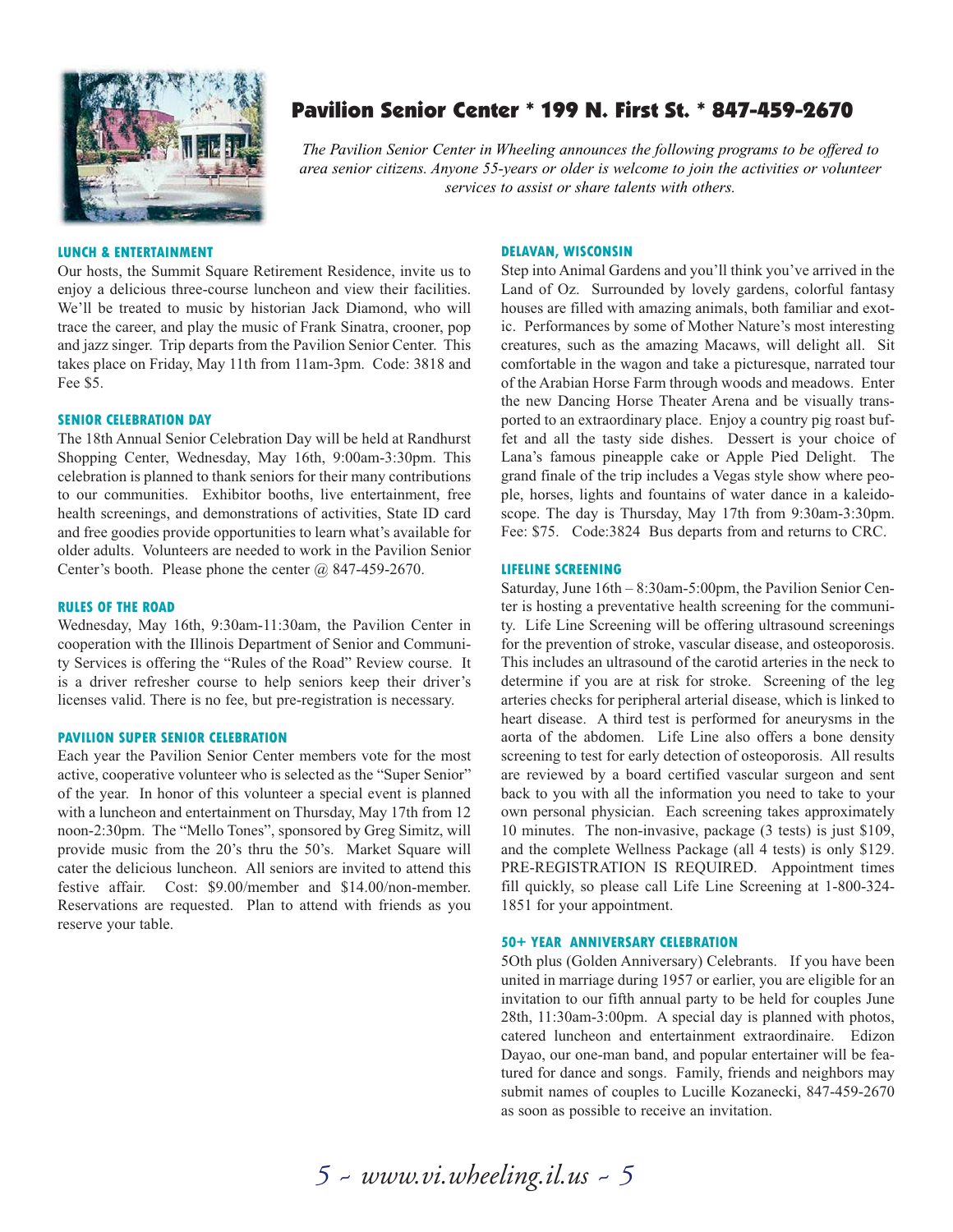



Do you have old computer and electronic equipment piling up in your home office or basement?

**Recycle it!** 

Only \$25.00 for convenient at your door pick-up!

## At Home Electronics Recycling Program

It is the goal of the Village of Wheeling and the Solid Waste Agency of Northern Cook County (SWANCC) to provide solid waste management services, programs and resource materials to minimize the volume and toxicity of waste going into landfills. Due to the potentially harmful and recoverable materials in computers and electronics, SWANCC is offering a more convenient way to recycle old computers and electronics. The new initiative is called the At Home Computer/Electronics Program. This option is for residents that would prefer to have their equipment picked up from their front steps rather than drive to a drop-off location.

Here is how this program works. Any resident that lives in a SWANCC-member community, which includes Wheeling, can contact SWANCC at athome@swancc.org or (847) 724-9205 to arrange for a pick-up. Bi-weekly pick-ups will be scheduled from April 30 through August 31, 2007. Residents will pay \$25 via credit or debit card to offset program costs, and can recycle up to 6 items per pick up. On the scheduled pick-up day, items must be placed on the front porch or steps by 7:30 a.m. It's that easy!

There is a 6 item limit per pick  $up - no$  individual item can exceed 50 pounds. Items accepted but do not count as "an item" include cell phones and calculators only.

The following items are accepted: Personal Computer Systems: Desktop or Notebook (to include mouse, keyboard and power cords) Monitor Printer Scanner Fax machine Electric typewriter Answering Machine Shredders Postage machines Television – maximum size 20" – no wood units VHS/DVD Players Boom Box Stereo Equipment Microwaves

# **Construction season is here again; don't forget about your permit**

Warmer weather means the construction season is right around the corner. The Engineering Department would like to take this opportunity to remind residents and business owners that permits need to be taken out prior to beginning construction on any of the following improvements:

-Driveway construction or repair; be it asphalt, concrete, paver brick and/or flagstone -Sidewalk or service walk construction; be it concrete, paver brick and/or flagstone -Patio Construction; be it asphalt, concrete, paver brick and/or flagstone -Parking lot construction or repairs of any type

The permit application is available on-line at: www.vi.wheeling.il.us/ReferenceDesk/FormsAndPermits/AppForConstrPermit.pdf.



The Engineering Department requires a Plat of Survey and a copy of the contractor's estimate that clearly states the scope of work to be done along with the description of materials to be used.

Proceeding with construction without a permit has resulted in Village residents being victimized by poor and/or improper construction practices. By requiring permits and associated inspections, the Village will be able to protect its residents from these experiences and provide suggestions for correction of unacceptable work.

The Village strongly suggests that any resident planning and applying for a permit on these types of improvements to have their contractor provide the required bond rather than the homeowner putting up the bond. The Engineering Department will advise and provide your contractor with our Standard Specifications for construction. The Village's Standard Specifications for the above types of improvements can be obtained from the Engineering Department prior to applying for a permit.

For further information regarding the permit process, required submittals or to get directions to the Engineering Department, please call 847.459.2985.

*6 ~ www.vi.wheeling.il.us ~ 6*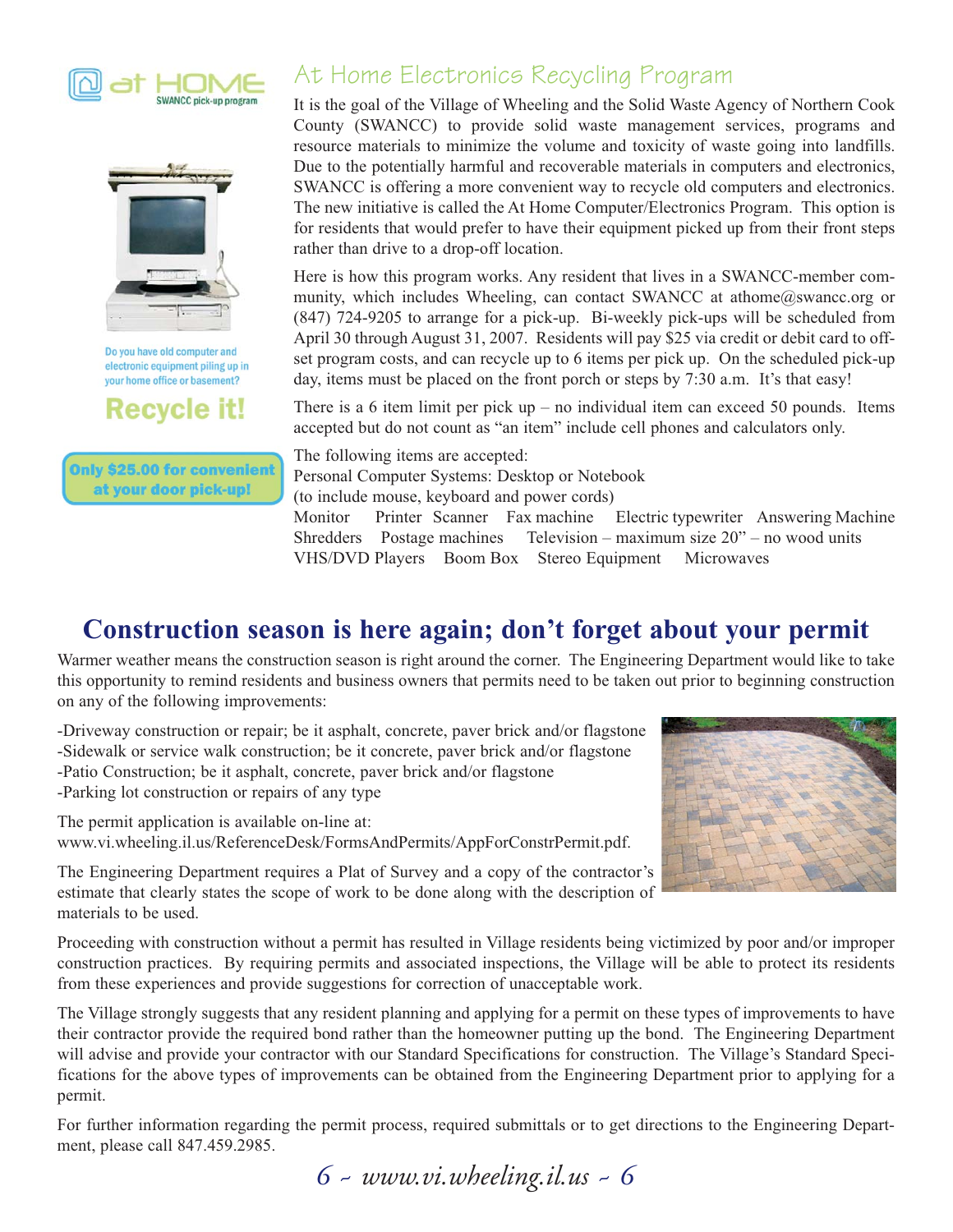# **Wheeling Community Blood Drive**



The Wheeling Community Blood Drive was held on March 14, 2007. It was a great success. 57 people attended and 48 units of blood were collected. Those 48 units can help save 144 lives. Claim Jumper's, Don Roth's, Hackney's, Original Granny's, Bob Chinn's Crabhouse, Wa Pa Ghetti's Pizza and Pita Inn contributed to the blood drive. Please visit these fine Wheeling food establishments to thank them for their generous donations. The next Wheeling blood drive is scheduled for July 11, 2007. We hope to see you there.

|                                                | Name:<br>Address:<br>Phone:<br>E-Mail: |
|------------------------------------------------|----------------------------------------|
| This is your opportunity to communicate with   |                                        |
| Wheeling elected officials and administrators. |                                        |
| Your advice, suggestions, questions and opin-  |                                        |
|                                                |                                        |
| response if desired. Please complete this      |                                        |
| form, detach and return to:                    |                                        |
| Village Manager                                |                                        |
| Village of Wheeling                            |                                        |
| 255 W. Dundee Road                             |                                        |
| Wheeling, IL 60090                             |                                        |
|                                                |                                        |

### ATTEND PUBLIC MEETINGS

Residents are invited to attend public meetings of Village Boards and Commissions. Most meet in the Village Hall Councilroom unless otherwise noted here.

# Regularly Scheduled Meetings

### Village Board - 2nd & 4th Mondays of the

month, 7:30 p.m. Village Board Workshop-3rd Monday of the month

Plan Commission - 2nd & 4th Thursdays of the month, 7 p.m.

Board of Health - 4th Tuesday, every other month, 7 p.m.

Human Rights Commission - 1st Tuesday of every fourth month, 7:15 p.m., south half of Village Hall lunchroom. Jan. 2, May 1, Sept. 4

### Senior Citizens Commission -

3rd Monday of the month, 10 a.m., south half of Village Hall lunchroom

Fire and Police Commission - 3rd Wednesday of the Month, 2 p.m., Fire Department Training Room

### Chicago Executive Airport-3rd Wednesday each month, 6:30 p.m., Airport Offices, 1020 S. Plant Road.

### Beat Meetings -

East Meeting will be the 2nd Wednesday of each month. West Meeting will be the 4th Wednesday of each month.